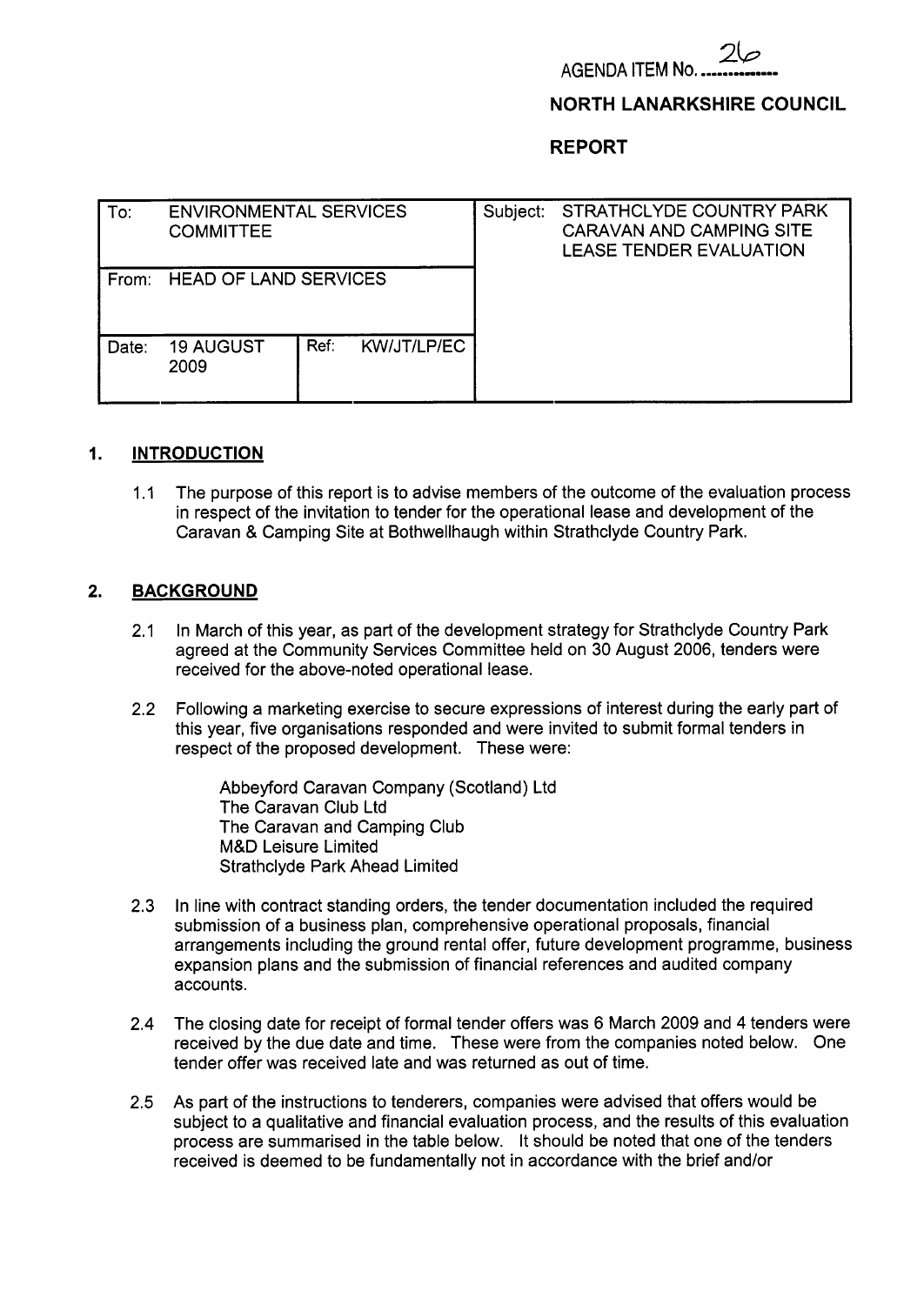instructions to tenderers, but has been included in the evaluation scoring process for the sake of clarity. Further brief discussion of each of the tenders is included at section 3 following.

| <b>TENDERER</b>                                   | <b>FINANCIAL</b><br><b>VALUE OVER 5</b><br><b>YEARS</b> | <b>FINANCIAL</b><br><b>SCORE</b> | <b>QUALITY</b><br><b>SCORE</b> | <b>COMBINED</b><br><b>SCORE</b> | <b>RANK</b>    |
|---------------------------------------------------|---------------------------------------------------------|----------------------------------|--------------------------------|---------------------------------|----------------|
| Abbeyford<br>Caravan<br>Company<br>(Scotland) Ltd | £175,000                                                | 50                               | 50                             | 100                             |                |
| <b>M&amp;D Leisure</b><br>Ltd                     | £45,000                                                 | 13                               | 44                             | 57                              | $\overline{2}$ |
| The Caravan<br>Club Ltd                           | £35,500                                                 | 10                               | 46                             | 56                              | 3              |
| Strathclyde<br>Park Ahead<br>Ltd                  | £144,000                                                | 41                               | 4                              | 45                              | 4              |

#### **3. DISCUSSION**

- **3.1** The tender received from Abbeyford Caravan Company (Scotland) Ltd is a clear and well presented submission including their progressive business development plans and with all the required documentation completed appropriately. They are a company well experienced in the operation of residential caravan sites, and have a track record in touring site operations and in the development of the caravan and camping site industry. Their submission largely meets the project brief and the tender documentation requirements. It is felt that appropriate negotiations will clarify minor operational and financial issues.
- **3.2**  The submission from M&D Leisure Limited is well presented and their business development plans for the site are clear and generally in line with the project brief. Although they demonstrate no track record in the operation of Caravan & Camping Sites, they do have local experience in the hotel and catering trade and can demonstrate detailed experience and knowledge of the local leisure industry. However, their submission is qualified by a requirement to include the securing of a lease of land within the park, outwith the site boundaries offered in the information provided to tenderers, which is not felt to be appropriate or in the best interests of the council at the present time. Their submission broadly meets the project brief and tender documentation requirements, although they fail to match the basic ground rent offer.
- **3.3**  The tender received from The Caravan Club Ltd is a largely competent submission and includes clear description of their development aspirations for the site. It is somewhat hesitant in providing the detail required by the brief and by the instructions to tenderers, indicates that they would not be prepared to take on the lease of the site in the current season, and would require a period of closure to carry out relatively extensive improvements. However, a major element of their proposal is to operate almost half of the area of the lease site as a caravan storage facility, a use of the site which is not in line with the brief, and which is felt inappropriate to the Country Park location. Nevertheless their submission partially meets the project brief and tender documentation requirements.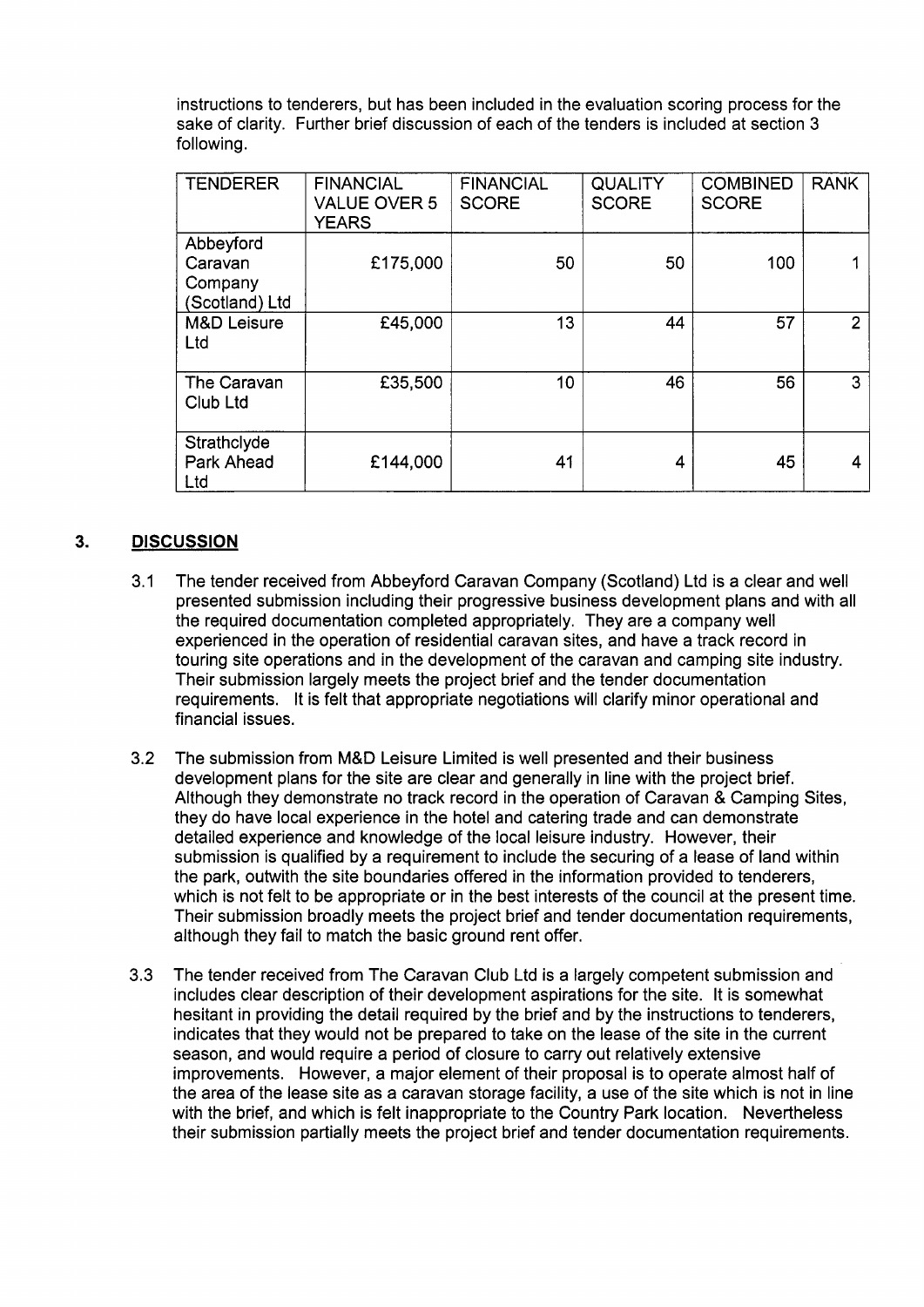3.4 The submission from Strathclyde Park Ahead Limited is considered to be incompetent and inappropriate, in that it does not comply with the terms of the project brief or the Instructions to Tenderers. The formal tender offer does not include the appropriate signature of a Company Director, as required at the time of submission, and it does not include commitment to the continued long term operation of a Caravan and Camping Site within the site offered at Strathclyde Country Park. Instead it refers to a diverse list of commercial and residential property developments (for rent and privately owned), which are considered to be entirely inappropriate to the country park site in question. It aspires to a lease area which far exceeds the site boundary promoted for the council's objectives for the project in hand, which is of course the maintenance and developments of the existing caravan and camping site operation. The offer is conditional on an option to purchase the site in the longer term, largely on the bidders terms. Such a purchase of land within the boundaries of the Country Park is contrary to the Council's agreed development plan for the Park.

The submission proposes substantial private residential and commercial development inside and adjacent to the site and the Park boundaries, planning applications for some of which have been previously refused by this Council. No financial accounts for the company have been included in the submission.

# **4. CORPORATE AND FINANCIAL CONSIDERATIONS**

4.1 The requirements to seek tenders for the operational lease and development of the Caravan & Camping Site is driven by this Council's agreed development plan for Strathclyde Country Park. The initiative is also an element of the agreed efficiency savings requirements for Environmental Services.

# **5. CONCLUSIONS**

- 5.1 It is considered that the proposal received from Abbeyford Caravan Company (Scotland) Ltd is the most economically advantageous for the Council, best meets the requirements of the Project Brief, the Instructions to Tenderers and the Council's aspirations for the development and operation of the Caravan & Camping Site at Strathclyde Country Park.
- 5.2 During the evaluation of the tenders it was noted that there may be an opportunity for further commercial development, compatible with the park location, through identifying an additional limited area of land which would be suitable for the development of a small holiday chalet complex. This would perhaps best be located in the general vicinity of the Caravan & Camping Site and the hotels in the Park.

# **6. RECOMMENDATIONS**

- 6.1 It is recommended that Committee agree acceptance, in principle, of the offer from Abbeyford Caravan Company (Scotland) Ltd. for the operational lease of the Caravan and Camping Site within Strathclyde Country Park for an initial period to be agreed in terms of the project brief, and subject to full negotiations and agreement of the lease conditions.
- 6.2 It is recommended that the Executive Director of Environmental Services, in conjunction with the Executive Director of Corporate Services be instructed to conclude negotiations on this matter in accordance with the foregoing proposals.